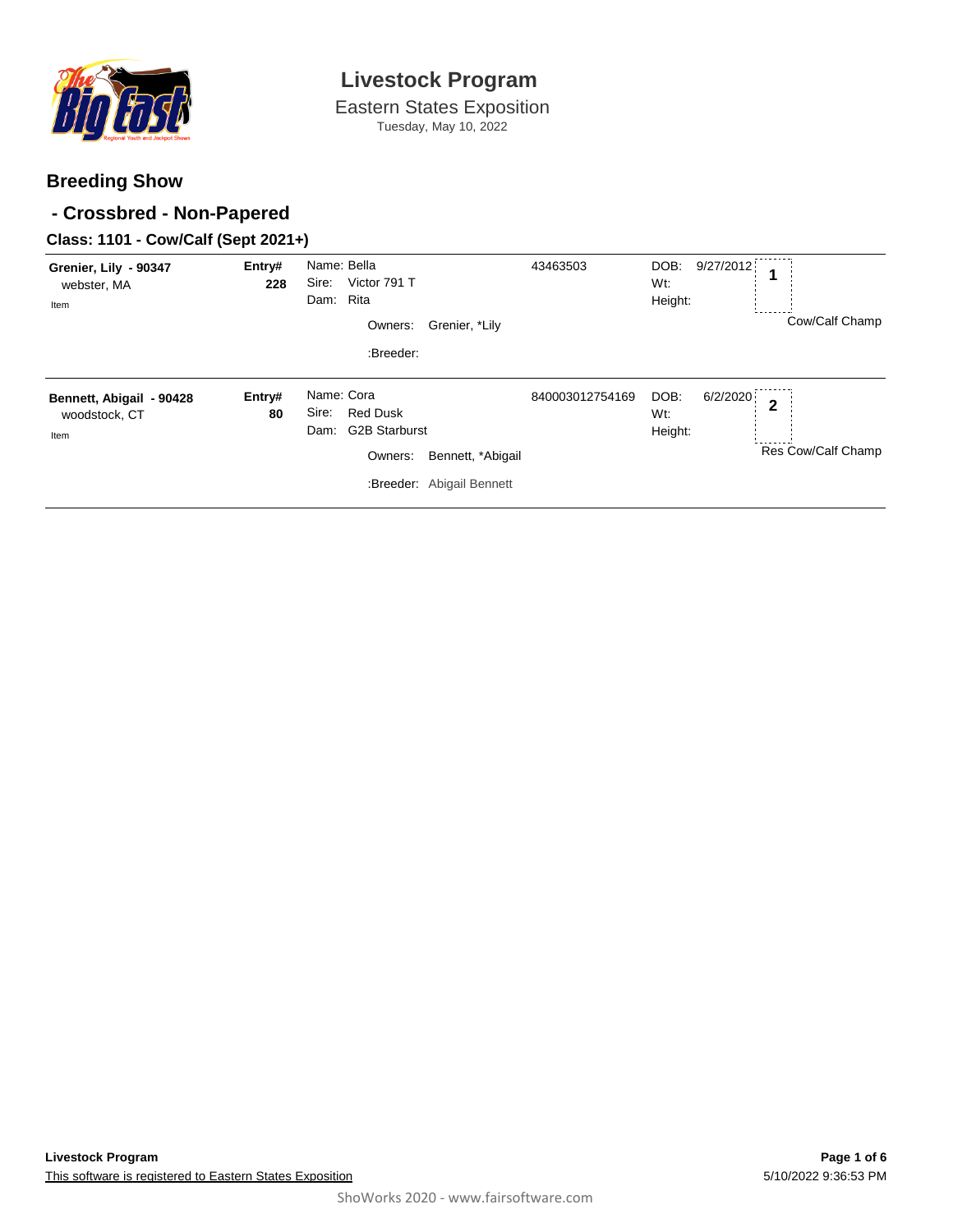

Eastern States Exposition Tuesday, May 10, 2022

#### **Class: 1105 - Jr Heifer Calf (Jan 2022+)**

| Entry#<br>Bennett, Abigail - 90428<br>81<br>woodstock, CT<br>Item | Name: Aurora<br>Sire: Mr Tanker<br>Dam: G2B Cora |                           | 840003231697781 DOB: 3/22/2022<br>Wt:<br>Height: |  |
|-------------------------------------------------------------------|--------------------------------------------------|---------------------------|--------------------------------------------------|--|
|                                                                   |                                                  | Owners: Bennett, *Abigail |                                                  |  |
|                                                                   |                                                  | :Breeder: Abigail Bennett |                                                  |  |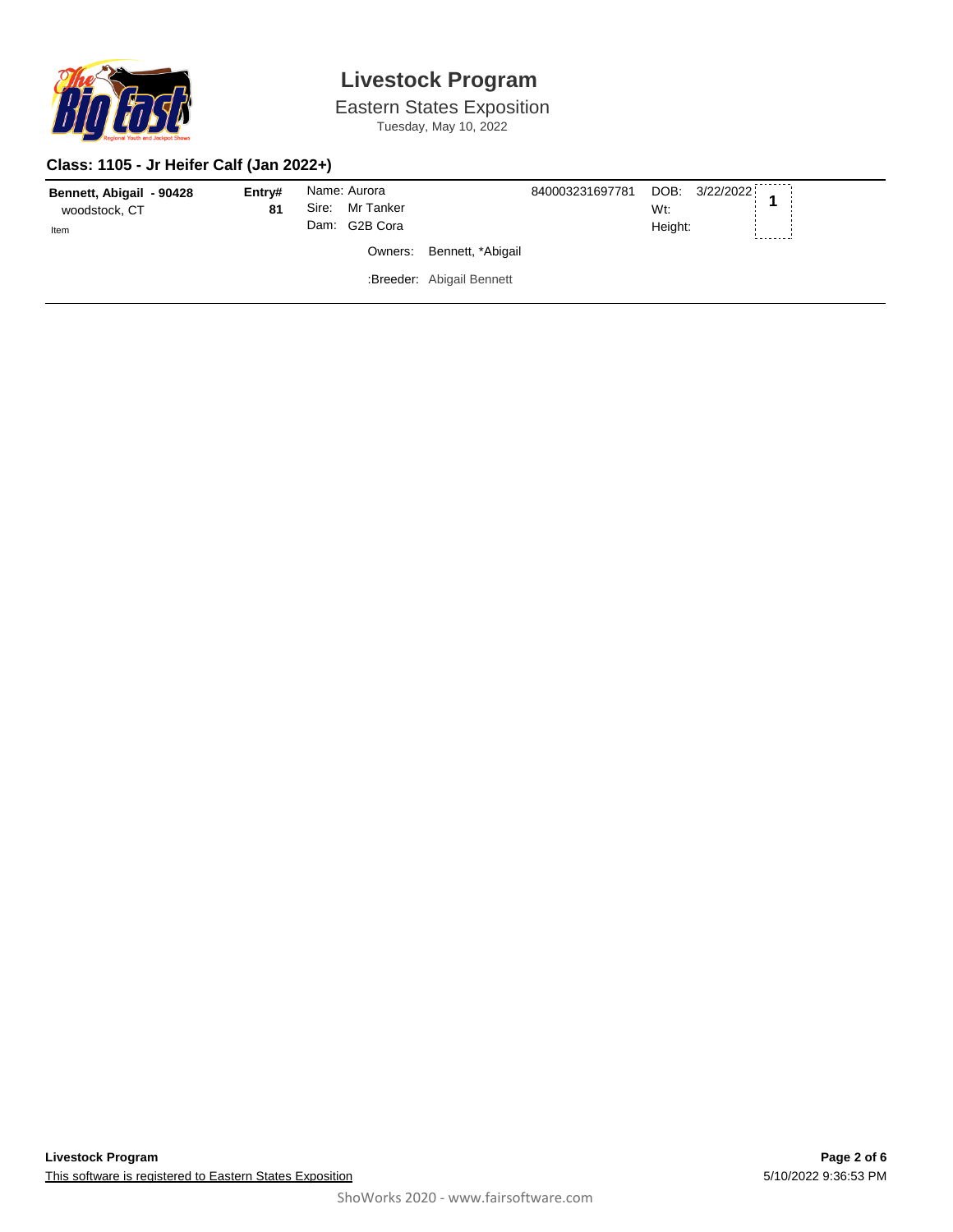

Eastern States Exposition Tuesday, May 10, 2022

#### **Class: 1106 - Sr Heifer Calf (Sept-Dec 2021)**

| Snyder, Lauren - 90435<br>Sutton, MA<br>Item         | Entry#<br>197 | Name: Ayala<br>Sire:<br><b>BMF Ray of Jakkuu</b><br>Dam:<br>Owners:       | Ash valley Right Choice<br>Snyder, *Lauren<br>:Breeder: Paul Dunn |                 | DOB:<br>Wt:<br>Height: | -------<br>9/27/2021<br>1  | Calf Champ     |
|------------------------------------------------------|---------------|---------------------------------------------------------------------------|-------------------------------------------------------------------|-----------------|------------------------|----------------------------|----------------|
| Otero, Angelina - 90426<br>Stanfordville, NY<br>Item | Entry#<br>23  | Name: Pepper<br>Red<br>Sire:<br>Big Mamma<br>Dam:<br>Owners:<br>:Breeder: | Otero, *Angelina                                                  | 840003214809882 | DOB:<br>Wt:<br>Height: | 9/1/2021<br>$\overline{2}$ | Res Calf Champ |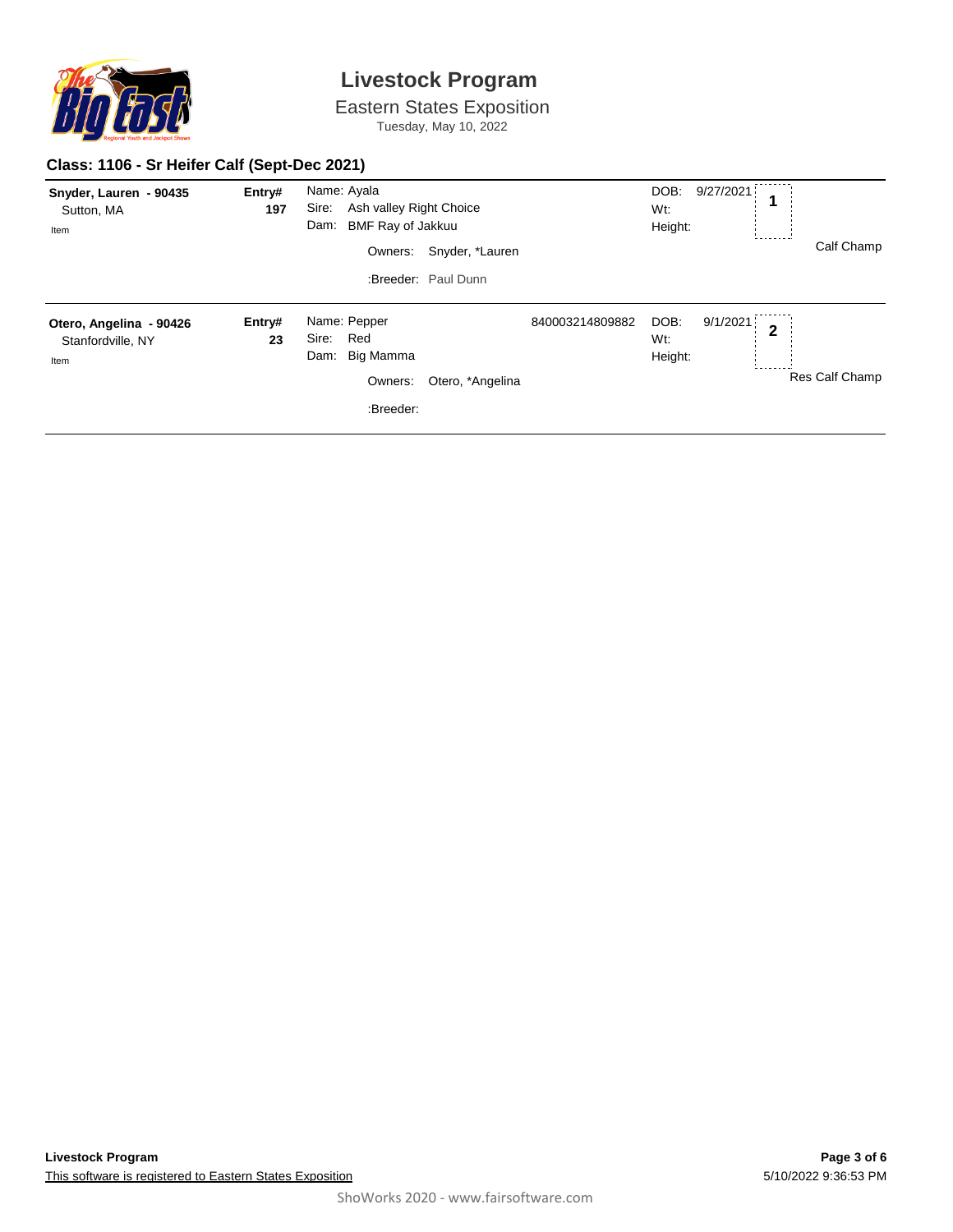

Eastern States Exposition Tuesday, May 10, 2022

| Forrest, Kamryn - 90245<br>Foster, Ri<br>Item           | Entry#<br>350 | Name: MLF Melon<br>Sire:<br>Dam:  |                          | DOB:<br>7/1/2021<br>1<br>Wt:<br>Height:               |
|---------------------------------------------------------|---------------|-----------------------------------|--------------------------|-------------------------------------------------------|
|                                                         |               | Owners:                           | Forrest, *Kamryn         |                                                       |
|                                                         |               |                                   | :Breeder: Kamryn Forrest |                                                       |
| tuttle, jocelyn - 90346<br>north Stonington, CT<br>Item | Entry#<br>441 | Name: Bailey 056<br>Sire:<br>Dam: |                          | DOB:<br>6/10/2021<br>$\overline{2}$<br>Wt:<br>Height: |
|                                                         |               | Owners:                           | Tuttle, *Jocelyn         |                                                       |
|                                                         |               | :Breeder:                         |                          |                                                       |
| tuttle, jocelyn - 90346<br>north Stonington, CT<br>Item | Entry#<br>440 | Name: Piper 051<br>Sire:<br>Dam:  |                          | DOB:<br>6/25/2021<br>$\mathbf{3}$<br>Wt:<br>Height:   |
|                                                         |               | Owners:                           | Tuttle, *Jocelyn         |                                                       |
|                                                         |               | :Breeder:                         |                          |                                                       |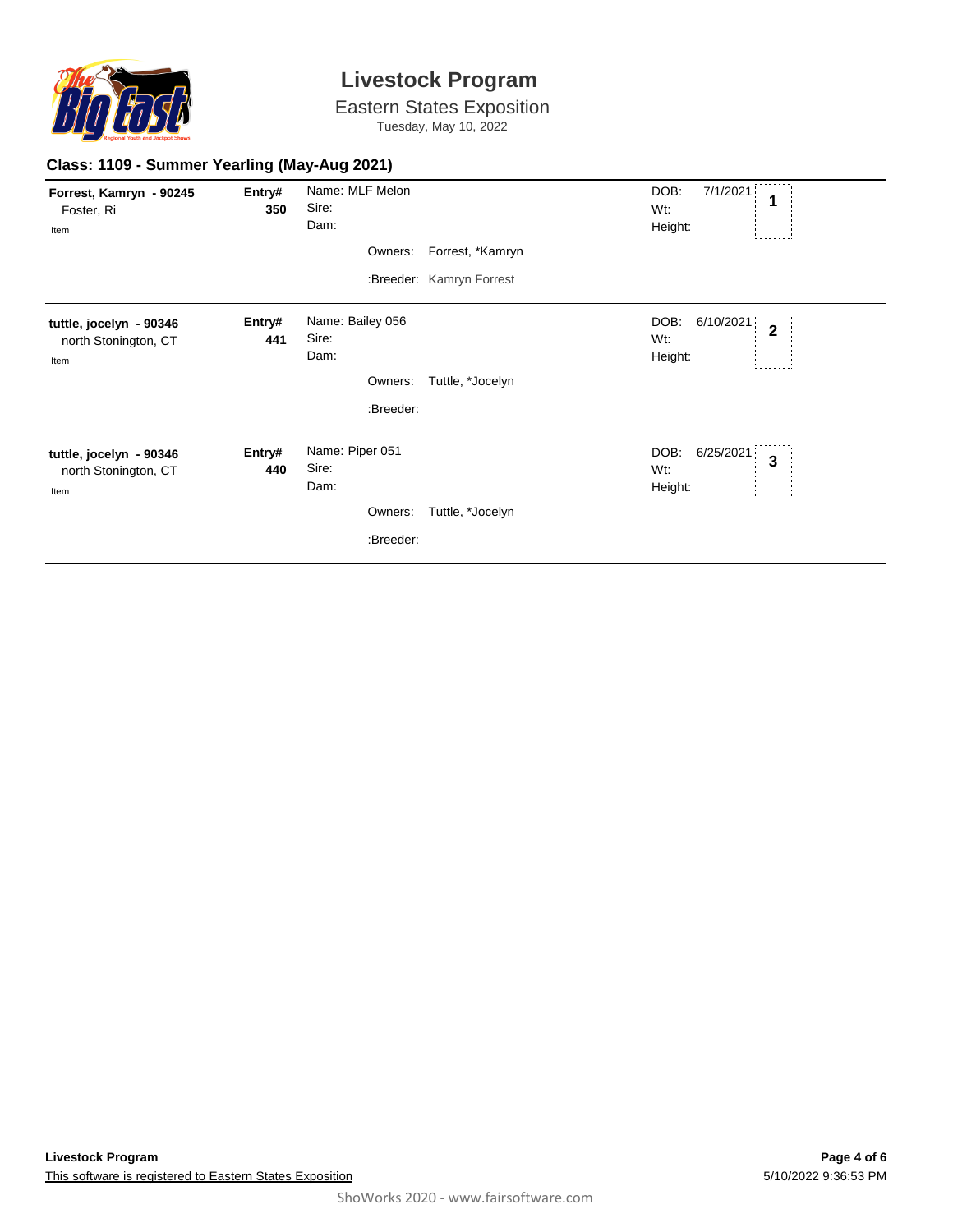

Eastern States Exposition Tuesday, May 10, 2022

#### **Class: 1112 - Spring Yearling (Mar-Apr 2021)**

| Couto, Kaylin - 90409<br>Foster, RI<br>Item     | Entry#<br>160 | Sire:<br>Dam: | Name: Camilla                     |                           |                 | DOB:<br>4/2/2021<br>1<br>Wt:<br>Height:         |
|-------------------------------------------------|---------------|---------------|-----------------------------------|---------------------------|-----------------|-------------------------------------------------|
|                                                 |               |               | Owners:                           | Couto, *Kaylin            |                 | Int, Res Grand & 5th Overall Champ              |
|                                                 |               |               |                                   | :Breeder: Vaughn Oatley   |                 |                                                 |
| Hicks, james - 90233                            | Entry#        |               | Name: VDL Abby 101                |                           |                 | DOB:<br>3/28/2021<br>$\overline{2}$             |
| rhinebeck ny, NY                                | 430           | Sire:<br>Dam: |                                   |                           |                 | Wt:                                             |
| Item                                            |               |               |                                   |                           |                 | Height:<br>Res Int Champ                        |
|                                                 |               |               |                                   | Owners: Hicks, *James     |                 |                                                 |
|                                                 |               |               | :Breeder:                         |                           |                 |                                                 |
| Lippert, Kayla - 90417<br>Burr Hill, VA<br>Item | Entry#<br>307 | Sire:<br>Dam: | Name: BWEL Juniper                |                           |                 | DOB:<br>4/20/2021<br>3<br>Wt:<br>890<br>Height: |
|                                                 |               |               |                                   | Owners: Lippert, *Kayla   |                 |                                                 |
|                                                 |               |               | :Breeder:                         |                           |                 |                                                 |
| Bennett, Abigail - 90428                        | Entry#        | Name: Orla    |                                   |                           | 840003012754187 | DOB:<br>3/17/2021<br>4                          |
| woodstock, CT                                   | 77            |               | Sire: Red Dusk<br>Dam: G2B Stella |                           |                 | Wt:                                             |
| Item                                            |               |               | Owners:                           | Bennett, *Abigail         |                 | Height:                                         |
|                                                 |               |               |                                   |                           |                 |                                                 |
|                                                 |               |               |                                   | :Breeder: Abigail Bennett |                 |                                                 |
| Courville, Aliyssa - 90287                      | Entry#        |               | Name: Roxanne                     |                           | 840003235576261 | DOB:<br>4/28/2021<br>5                          |
| Sutton, MA                                      | 230           | Sire:<br>Dam: |                                   |                           |                 | Wt:<br>755<br>Height:                           |
| Item                                            |               |               | Owners:                           | Courville, *Aliyssa       |                 |                                                 |
|                                                 |               |               |                                   |                           |                 |                                                 |
|                                                 |               |               | :Breeder:                         |                           |                 |                                                 |